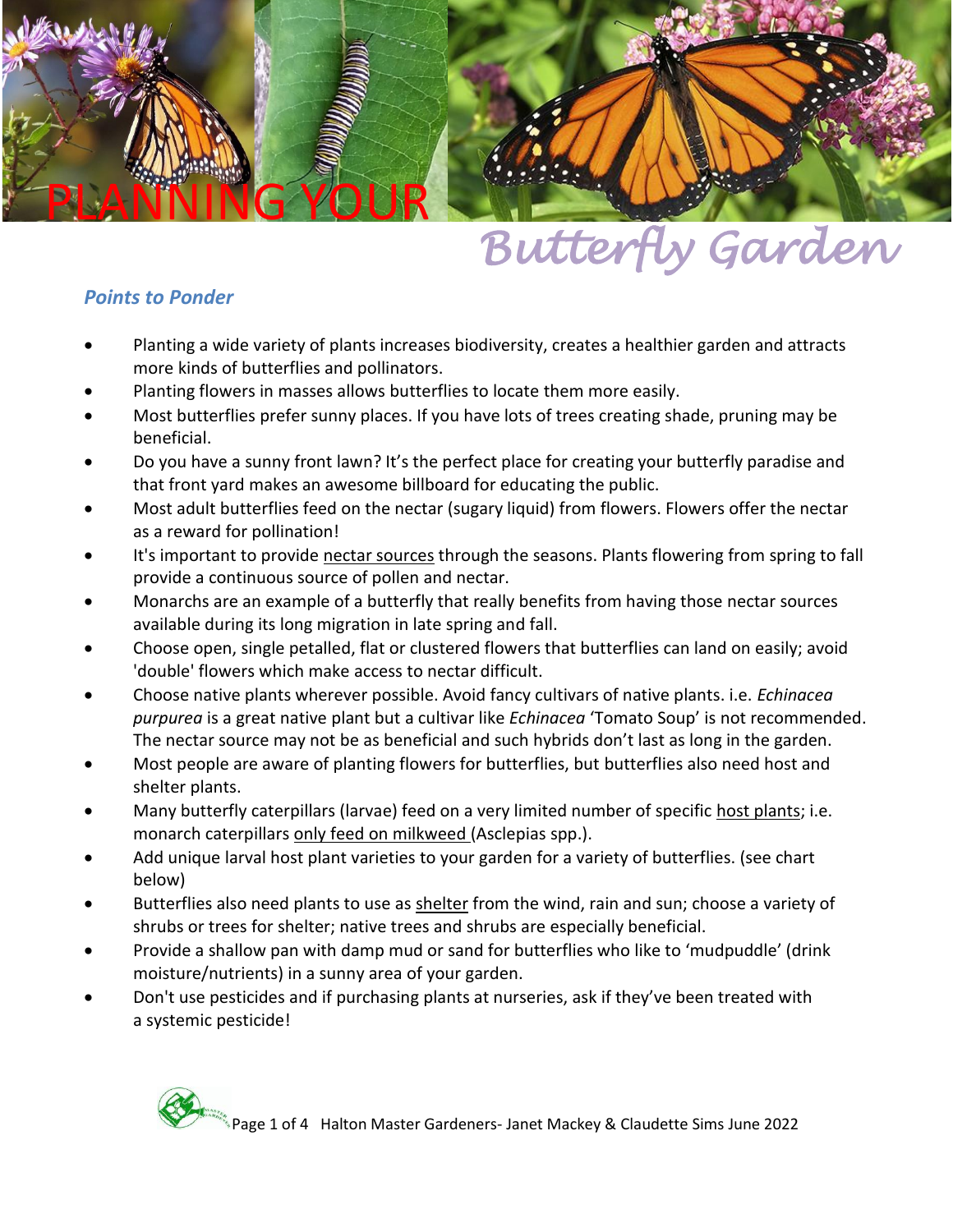## *Planning & Preparing Your Garden*

- Determine the garden area (existing garden or newly developed area).
- Remove undesired plant material and/or weeds from the area. Some of the options to prepare a new butterfly garden are:
	- **Hand weeding** to removing undesired plants and weeds
	- **Smothering** the garden area with organic material (newspaper, cardboard, leaves, compost, garden soil) - this option can be done anytime during the growing season. It is best to use transplants for planting if you're smothering the soil.
	- **Solarizing** the area by using clear UV plastic film to cover the garden area at the beginning of summer to produce heat and kill weeds and dormant seeds. The area should be mown first at a low level prior to solarizing. Once the area is clear of plant material the area can be seeded or planted with chosen materials.

#### Seeding

- Fall is the best time, but early spring is also a good time to seed a new garden area.
- Ensure that the area is free of weeds and soil is moist.
- Plant large masses of single species or create your own mixtures of preferred flowers.
- Mix the seed with coarse sand or sawdust so that it can be evenly distributed and so that you can see where the seed has fallen. If seed sizes are dramatically different, seed them separately.
- Press the seeds into the soil by hand or by lightly walking over the entire area.
- Consider the use of a 'row cover' to protect seeds from birds and other predators.

#### **Transplants**

- Consider the size and dimensions of mature plants try staging the pots in your garden area.
- Transplanting can be done at any time, however, avoid long periods of hot, dry or windy weather.
- Fall is generally the best time to place transplants so that they can become established before a hot summer season.
- Water transplants immediately after installing them.
- Apply an organic mulch to prevent competition from weeds and retain soil moisture.
- During dry spells the plants may need 2 cm of water each week during the first season.
- Mulch around transplants to reduce weed competition.

#### Maintenance

- Prevent competition from weeds by hand weeding or using garden tools, until the desired plants become established and have filled in the area.
- Use an organic mulch to help retain soil moisture and reduce competition from weeds.
- Avoid cleaning up the area at the end of the growing season as many species may overwinter as eggs, caterpillars, adults, or pupae in plant material.
- Leave a layer of leaf litter or stem thatch on the ground to provide refuge for insects.
- If it's absolutely necessary to clean and prune an area, reduce the impact by storing branches and stems in a brush pile at the back of the garden.

Page 2 of 4 Halton Master Gardeners- Janet Mackey & Claudette Sims June 2022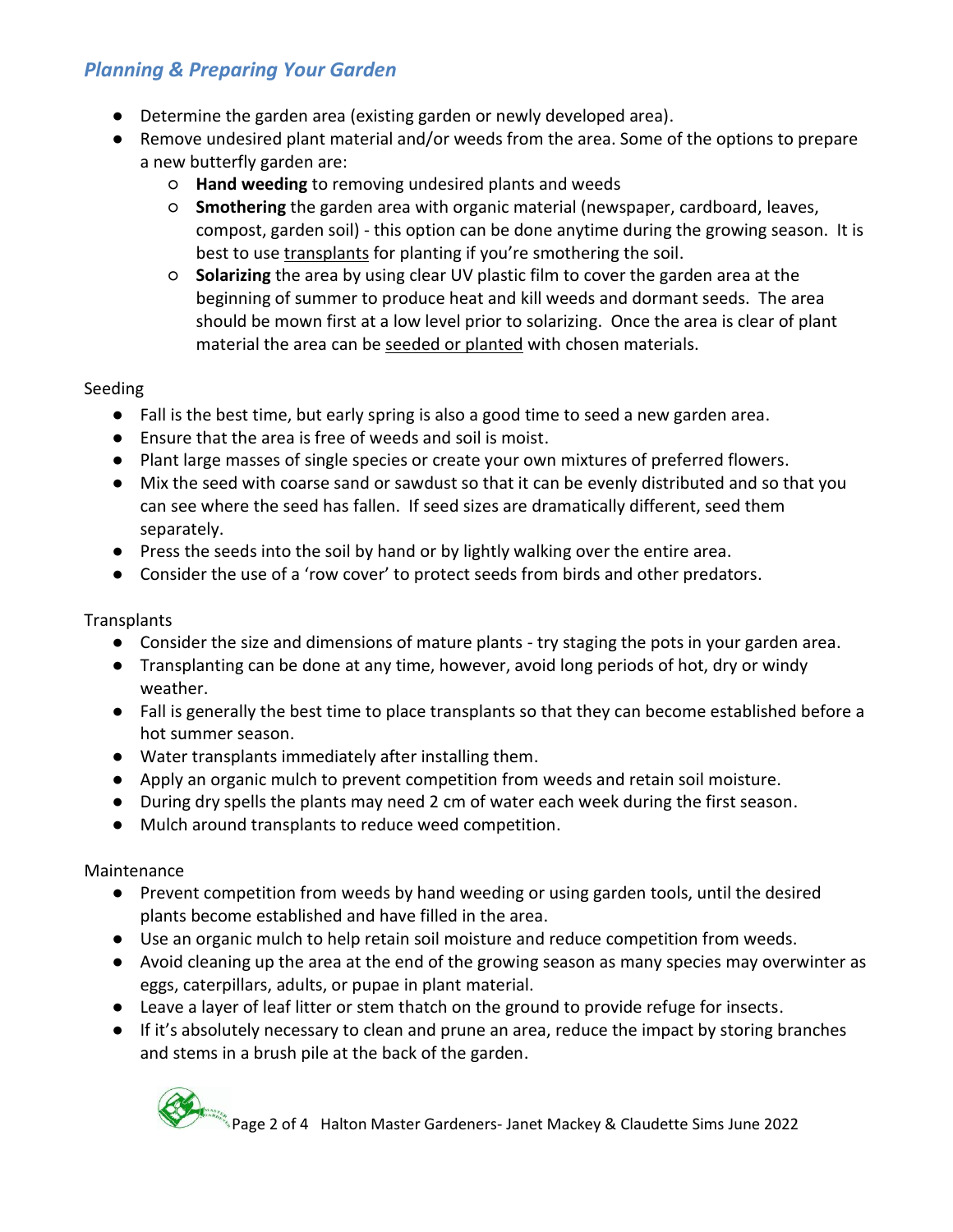## *Plants for your Butterfly Garden*

![](_page_2_Picture_1.jpeg)

- Choose native plants where possible e.g., Joe-Pye-Weed (*Eupatorium maculatum*), Black-eyed Susan (*Rudbeckia hirta*), coneflowers (*Echinacea spp*.), Milkweed (*Asclepias spp*.), native thistles (*Cirsium spp*.), Bee balm (*Monarda spp*.), Rough blazing star (*Liatris aspera*), Goldenrod (*Solidago spp.), Aster spp.*
- The most productive perennial plant groups for lepidoptera are asters (*Symphyotrichum* spp.) goldenrods (*Solidago* spp.) and sunflowers (*Helianthus* spp.).
- The most productive woody plants are oak (Quercus), cherry (Prunus), willow (*Salix)*, poplar (*Populus)*, maple (*Acer*) and birch (*Betulla*).

# Host Plants for Eggs and Caterpillars

![](_page_2_Picture_6.jpeg)

| <b>Butterfly</b><br>(click on the link for more information)                        | Host plant                                                                                                                                                                                                                                                                                                                                                                                                                                                                                                                                 |
|-------------------------------------------------------------------------------------|--------------------------------------------------------------------------------------------------------------------------------------------------------------------------------------------------------------------------------------------------------------------------------------------------------------------------------------------------------------------------------------------------------------------------------------------------------------------------------------------------------------------------------------------|
| <b>Monarch</b>                                                                      | a variety of different Milkweed plants (Asclepias spp) with<br>different flowering times is ideal:<br>• butterfly weed (A. tuberosa) - Sun<br>common milkweed (A. syriaca) -Sun/part shade<br>swamp milkweed (A. incarnata) – Sun/part sun<br>blue stem milkweed (A. caesia) - Sun/part shade<br>• zig zag milkweed (A. flexicaulis) - Shade<br>Note: Dog strangling vine, is an invasive plant that is a threat<br>to monarchs. Monarchs will mistakenly lay their eggs on it<br>and all larva will die as the plant cannot sustain them. |
| <b>Black Swallowtail (Papilio polyxenes)</b>                                        | Native Golden Alexander (Zizia aurea)<br>Parsley family, e.g. dill, parsley, carrot                                                                                                                                                                                                                                                                                                                                                                                                                                                        |
| Painted Lady and Red<br>Admiral (Vanessa spp.)<br>Anglewings (Polygonia spp.)       | Thistles or nettles<br>$\bullet$                                                                                                                                                                                                                                                                                                                                                                                                                                                                                                           |
| Lycaenid butterflies i.e. Hairstreaks<br>(Satyrium spp.) & Azures (Celastrina spp.) | Willows, oaks, aspens and cherries<br>$\bullet$                                                                                                                                                                                                                                                                                                                                                                                                                                                                                            |
| Karner blue, frosted elfin                                                          | <b>Wild lupine (Lupinus perennis)</b><br>$\bullet$                                                                                                                                                                                                                                                                                                                                                                                                                                                                                         |
| Mourning cloak                                                                      | <b>Poplar (Populus), ash (Fraxinus)</b><br>$\bullet$<br>Elm (Ulmus), willow (Salix)                                                                                                                                                                                                                                                                                                                                                                                                                                                        |

![](_page_2_Picture_8.jpeg)